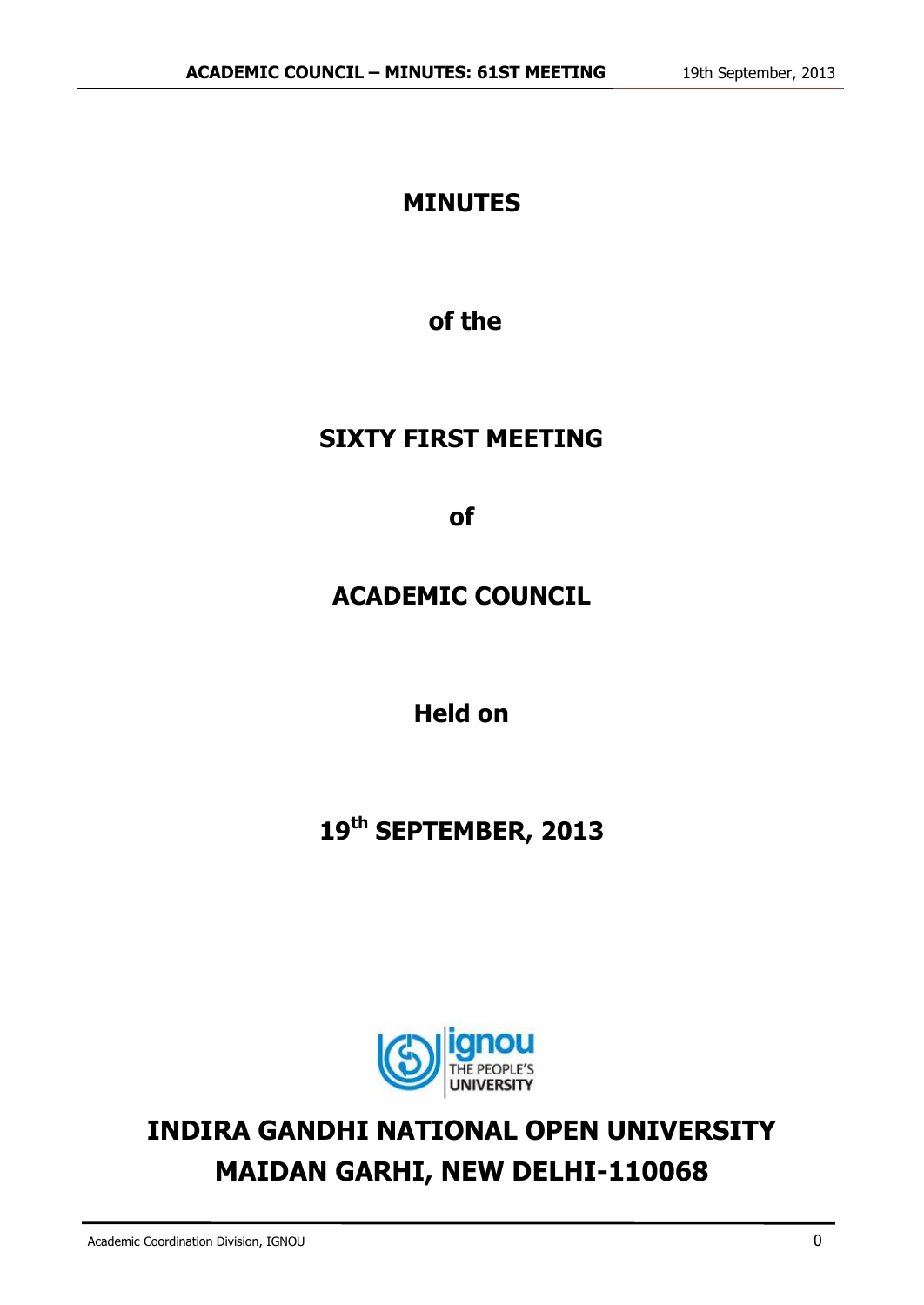#### **IGNOU**

#### **MINUTES OF THE SIXTY FIRST MEETING OF THE ACADEMIC COUNCIL HELD ON 19<sup>TH</sup> SEPTEMBER. 2013 IN THE CONFERENCE ROOM. VCO. NEW 19TH SEPTEMBER, 2013 IN THE CONFERENCE ROOM, VCO, NEW ADMINISTRATION BUILDING, IGNOU, MAIDAN GARHI, NEW DELHI-110 068.**

The Sixty First Meeting of the Academic Council was held on 19 September 2013 at 11.30 a.m. in the Conference Room of the Vice Chancellor Office, Indira Gandhi National Open University, Maidan Garhi, New Delhi-110068. The Meeting was attended by the following:

| 1.  | Prof. M. Aslam, Vice Chancellor              | Chairperson              |
|-----|----------------------------------------------|--------------------------|
| 2.  | Prof. Rita Rani Paliwal, Director, SOH       | Ex-officio Member        |
| 3.  | Prof. D. Gopal, Director, SOSS               | Ex-officio Member        |
| 4.  | Prof. N. K. Dash, Director, SOE              | Ex-officio Member        |
| 5.  | Prof. Vijayshri, Director, SOS               | Ex-officio Member        |
| 6.  | Prof. S. Srilata, Director, SOMS             | Ex-officio Member        |
| 7.  | Prof. Deeksha Kapur, Director, SOCE          | Ex-officio Member        |
| 8.  | Prof. T. K. Jena, Director, SOHS             | Ex-officio Member        |
| 9.  | Mr. Shashi Bhushan, Director, SOCIS          | Ex-officio Member        |
| 10. | Prof. Subhasis Maji, Director, SOET          | Ex-officio Member        |
| 11. | Dr. S. K. Yadav, Director, SOA               | Ex-officio Member        |
| 12. | Dr. A. K. Gaba, Director, SOVET              | Ex-officio Member        |
| 13. | Dr. Kiron Bansal, Director, SOJNMS           | <b>Ex-officio Member</b> |
| 14. | Prof. Kapil Kumar, Director, SOTHSSM         | Ex-officio Member        |
| 15. | Prof. Gracious Thomas, Director, SOSW        | Ex-officio Member        |
| 16. | Prof. Annu J. Thomas, Director, SOGDS        | Ex-officio Member        |
| 17. | Dr. Nehal A. Farooquee, Director, SOEDS      | Ex-officio Member        |
| 18. | Dr. Govindraju Bhardwaja, Director, SOPVA    | Ex-officio Member        |
| 19. | Dr. Nandini Sinha Kapoor, Director, SOITS    | Ex-officio Member        |
| 20. | Dr. A. K. Singh, SOTST                       | Ex-officio Member        |
| 21. | Sh. S. K. Arora, Librarian                   | Ex-officio Member        |
|     | 22. Prof. Pushplata Tripathi, Registrar, SED | Ex-officio Member        |
| 23. | Dr. Pankaj Khare, Registrar, SRD             | Ex-officio Member        |
| 24. | Prof. J. M. Parakh, SOH                      | Member                   |
| 25. | Prof. Sujatha Verma, SOS                     | Member                   |
| 26. | Dr. R. Satyanaryana, STRIDE                  | Member                   |
| 27. | Dr. S. K. Vyas, SOET                         | Member                   |
| 28. | Dr. Biplab Jamatia, SOHS                     | Member                   |
|     |                                              |                          |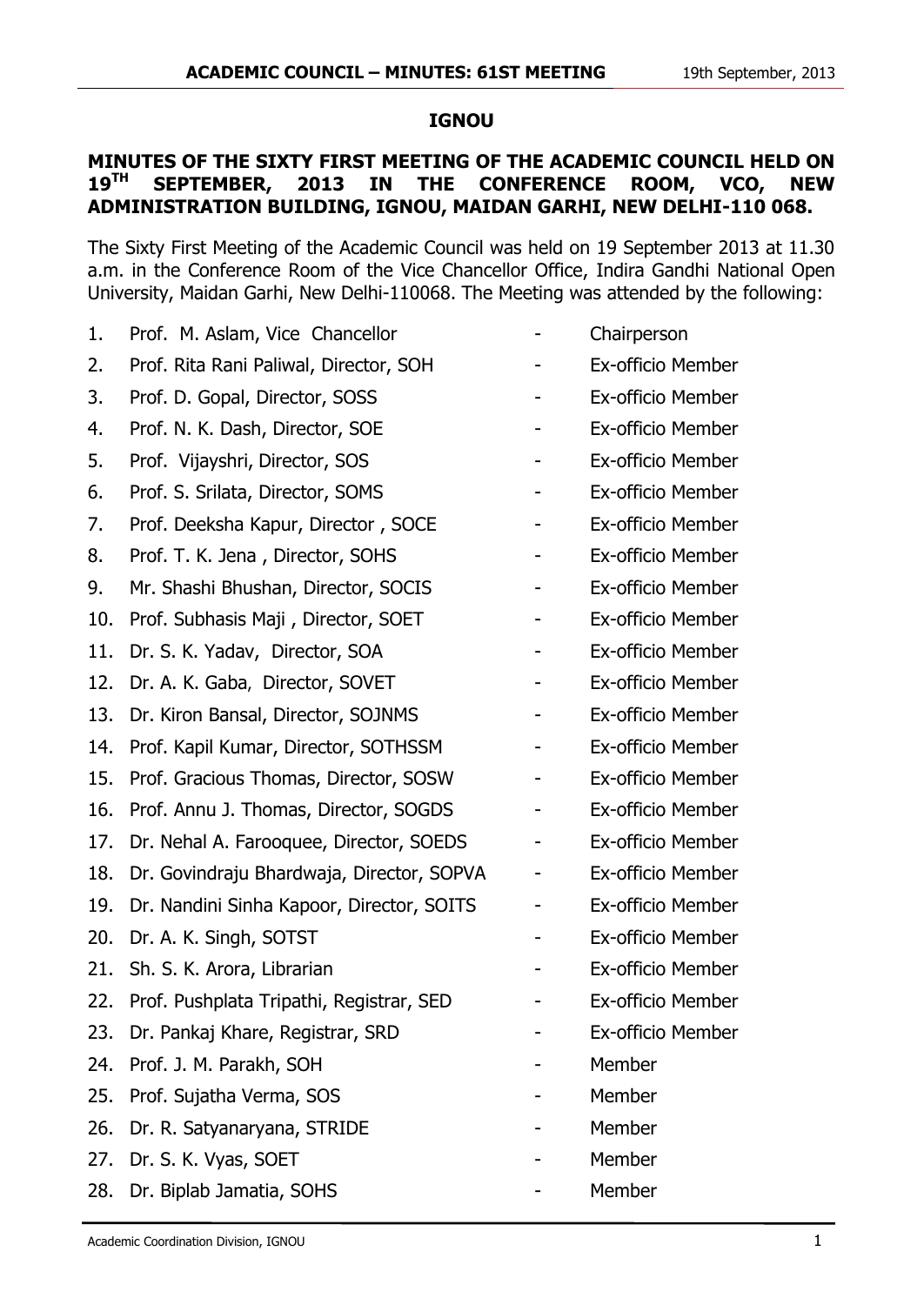#### **ACADEMIC COUNCIL – MINUTES: 61ST MEETING** 19th September, 2013

| 29. Dr. Suneet Kashyap, SOL                 | Member                  |
|---------------------------------------------|-------------------------|
| 30. Dr. Rukshana Zaman, SOSS                | Member                  |
| 31. Prof. Santosh Panda, Director, IUC      | Member                  |
| 32. Prof. C. R. K. Murthy, Director, STRIDE | Member                  |
| 33. Dr. Gulab Jha, Regional Director, Noida | Member                  |
| 34. Dr. Asad Nizam, Deputy Director, EMPC   | Member                  |
| 35. Prof. Ravindra Kumar                    | <b>Member Secretary</b> |

Prof. Mahendra P. Lama, Pro Vice Chancellor and Prof. K. Elumalai, Director, SOL could not attend the meeting.

Prof. Narayan Prasad, Director, Resarch Unit and Dr. Vardhini Bhattacharjee, Deputy Director, Research Unit were Special Invitees to the Meeting.

Shri K. D. Sharma, Assistant Registrar, ACD was present to assist the Meeting.

The Academic Council noted that Prof. A. B. Bose, former Director, School of Continuing Education and Shri C. R. Pillai, former Director, Teacher Affairs & Planning and Advisor to the Vice Chancellor, both former Members, had passed away in the recent past. The Academic Council observed silence for two minutes paying homage to the departed souls.

The Academic Council placed on record its appreciation of the valuable contribution made by the outgoing Chairperson and former Vice Chancellor, Prof. Gopinath Pradhan. Academic Council also acknowledged the contribution made and support given in conducting its business by Prof. Geeta Kaicker, Former Director, SOS, Prof. Nawal Kishore, Former Director, SOMS, Prof. M. K. Salooja, Former Director, SOA, Prof. C. G. Naidu, Former Director, SOVET, Prof. B. Pattanaik, Former Director, SOEDS, Prof. Sunil Kumar, Former Director, SOPVA, Prof. Madhu Parhar, Former Director, IUC, Prof. Basanti Pradhan, former Director, STRIDE and Prof. Uma Kanjilal, Former Director, ACIIL.

It also recorded the valuable contribution made by the other outgoing Members, viz. Prof. Anand Deb Mukhopadhyay, Prof. D. Victor, Dr. Santosh Choubey, Lt. Gen. S. P. Kochhar, Prof. K. Kunhikrishnan, Prof. Vijay Khole, Fr. Jose Alex, Prof. C. Thangamuthu, Prof. Cynthia Pandian, Prof. Nirmala Vaz, Prof. Anil Bhattacharya, Prof. Ordetta Mendoza, Prof. N. Ravichandran, Dr. Darlie O Koshy, Prof. Shridhar Gadre, Prof. Lalit K. Deshpande, Prof. Lalit K. Deshpande, Prof. Vimla Veeraraghavan, Prof. K. P. Kannan, Prof. Yathindra,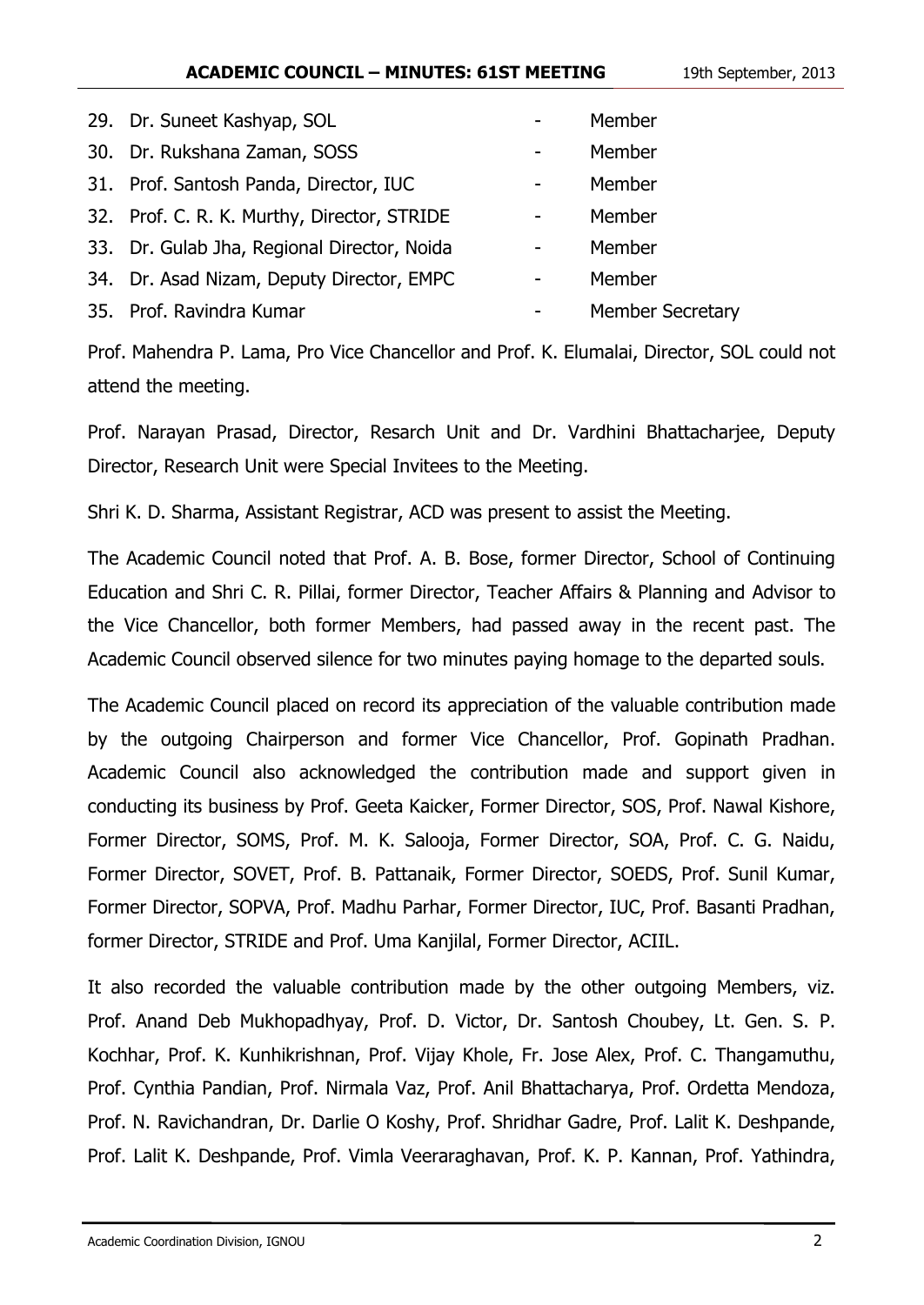Prof. K. Satchidanandan, Prof. Srikrishna Deva Rao, Prof. R. Ramanujam, Prof. Vinod Kumar Singh, Prof. P. T. Manoharan, and Prof. K. K. Mohammed Yusuff.

The Academic Council welcomed Prof. M. Aslam, Vice Chancellor, as its new Chairperson and expressed hope that under his stewardship the Academic Council would have many more meaningful and efficacious meetings. The Chairperson thanked the Academic Council for the confidence reposed in him and assured the Council that he would do his best in living up to its expectations. The Chairperson welcomed the Members of the Academic Council to its  $61<sup>st</sup>$  Meeting and made a special mention of the new Members joining it, viz., Prof. Mahendra P. Lama, Pro Vice Chancellor, Prof. D. Gopal, Director, SOSS, Prof. N. K. Dash, Director, SOE, Prof. Vijayshri, Director SOS, Prof. S. Srilata, Director SOMS, Dr. S. K. Yadav, Director, SOA, Prof. Kapil Kumar, Director, SOTHSSM, Dr. A. K. Gaba, Director SOVET, Dr. Nehal A. Farooquee, Director, SOEDS, Dr. Govindraju Bhardwaja, Director, SOPVA, Prof. Santosh Panda, Director, IUC and Prof. C. R. K. Murthy, Director, STRIDE.

The Chairperson, in his opening remarks, stressed the importance of the Academic Council as the principal academic body of the University responsible for the control and maintenance of the standards of learning, educational instructions and evaluation in the University. He reminded the Council that it had to carry the signal responsibility of meeting the aspirations of nearly three million students who had enrolled for IGNOU academic programmes. The meetings of the Academic Council, therefore, had to be purposeful and steered in the direction of setting and providing a decisive plan of action to attain the highest academic standards for its programmes. He exhorted all the Members to join in this noble mission for making IGNOU the standard bearer in the field of Open and Distance Learning in the country and also globally.

The Chairperson laid special emphasis on harnessing information and communication technology mechanisms and tools in the ODL System. He reiterated the need to follow multi-media approach in letter and spirit for implementation of ODL educational interventions. He informed the Academic Council about some new academic initiatives which were compatible with the fast changing scenario of technology-enabled learning expected to further strengthen IGNOU's presence as education provider internationally.

He said India Africa Virtual University was foremost of such initiatives likely to be assigned to IGNOU very soon. IGNOU was also likely to be assigned the role of coordinating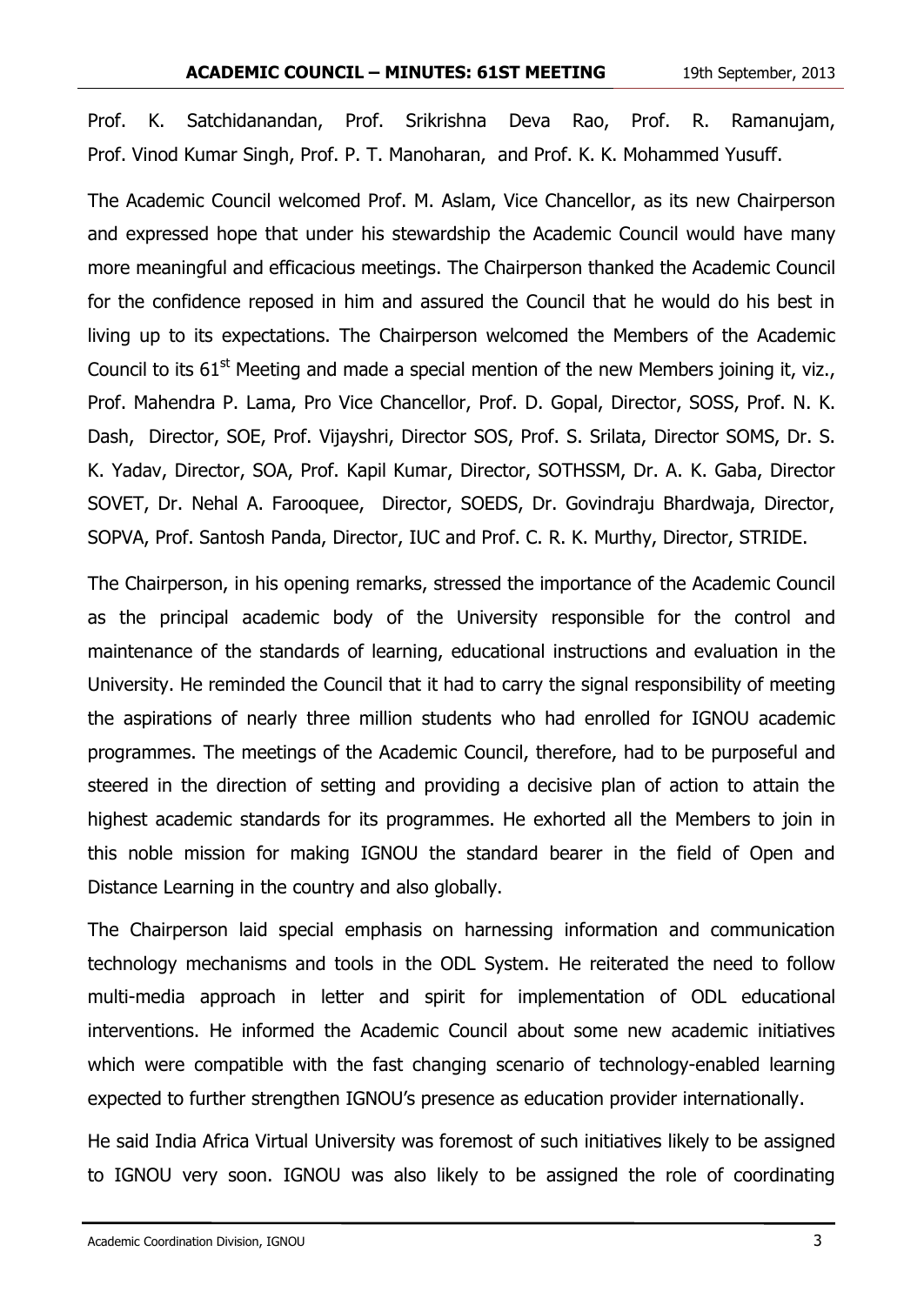vocational education under NVEQF through affiliations. The Members applauded the new initiatives according IGNOU a distinctive presence in the academic world.

The Chairperson invited the Member Secretary to present the agenda for the meeting.

The Member Secretary informed the Council that there were a total of 46 items on the agenda of the meeting and that no tabled item had been included in the agenda. Agenda item No. 1 was concerned with procedural matters pertaining to the confirmation of the Minutes of the 60<sup>th</sup> Meeting of the Academic Council held on 16 March 2013 and the Action Taken Report. Similarly Agenda item No. 2 pertained to the approval of the Minutes of the 36<sup>th</sup> Meeting of the Academic Council Standing Committee held on 13 June 2013 and Agenda item No. 44 pertained to the approval of the Minutes of the  $21<sup>st</sup>$  Meeting of the Research Council held on  $7<sup>th</sup>$  June 2013. Agenda item Nos. 3, 4, 5, 6, 34 & 46 were concerned with policy matters of academic priority while the remaining items were academic matters of routine nature. He proposed that procedural and policy matters should be taken up for consideration before the matters of routine nature were discussed. The Chairperson and the Members agreed with the suggestion. Accordingly, the following business was transacted at the Meeting:

## **ITEM NO. 1 To confirm the Minutes of the 60th Meeting of the Academic Council held on 16th March 2013 and to note the Action Taken thereon.**

AC  $61.1.1$  The Member Secretary informed that Minutes of the  $60<sup>th</sup>$  Meeting of the Academic Council were circulated to the Members and no comments on the Minutes were received from the Members.

During the discussion the Members raised an issue regarding the Annexures not being placed at the time of confirmation of the Minutes. It was suggested that the Annexures should be placed as part of the Minutes at the time of the confirmation of the Minutes.

AC 61.1.2 It was decided to send a soft copy of the Annexures to all the Members at the time of sending the copy of the Minutes. It was also decided that, in order to facilitate the dispatch of the soft copy of the Annexures to Members the concerned School of Studies/Institution/Units would send along with the Agenda items, the soft copies of the Annexures to the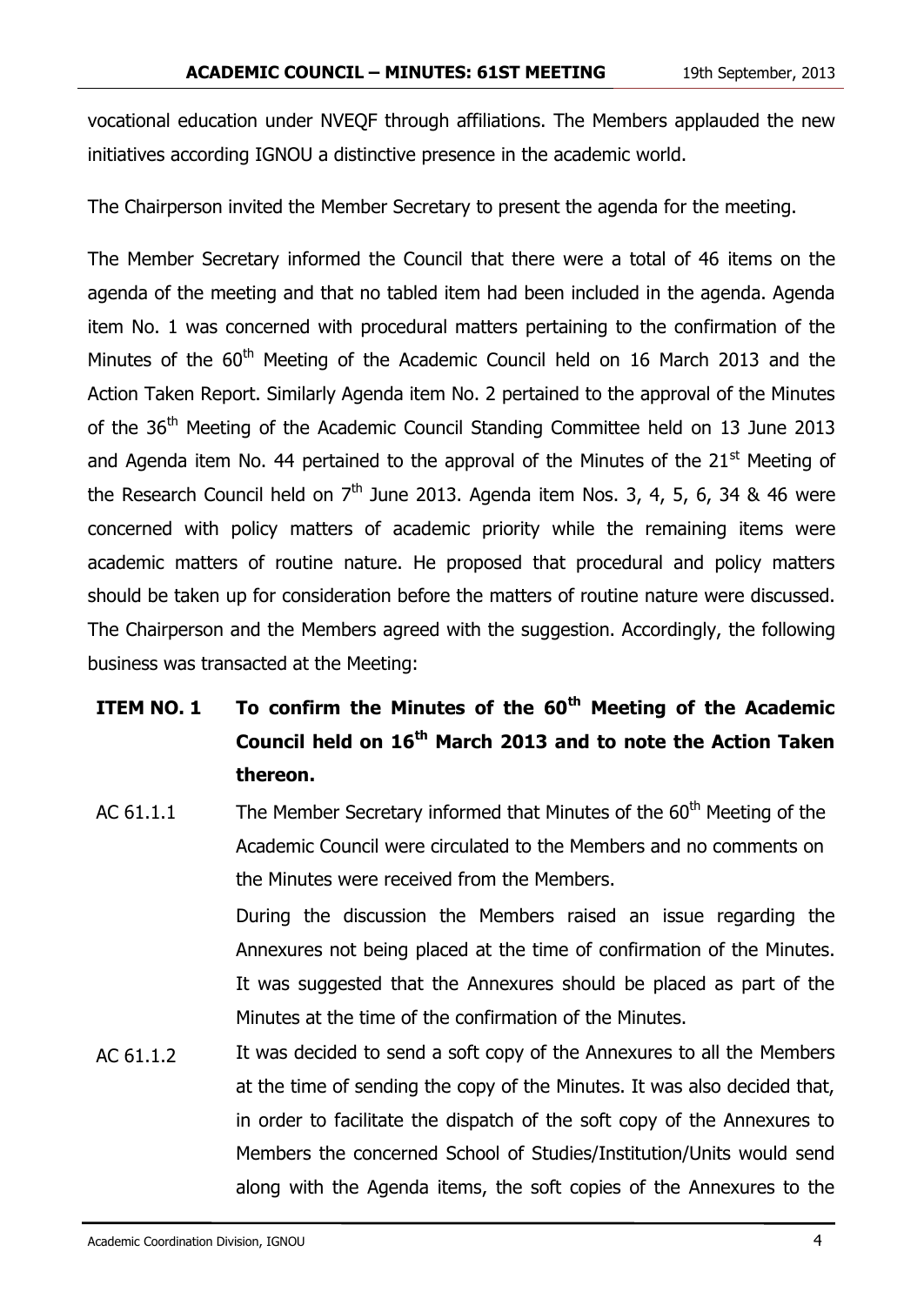Academic Coordination Division. This measure would help avoid the bulk photocopying work.

- AC  $61.1.3$  The Academic Council confirmed the minutes of the  $60<sup>th</sup>$  Meeting held on 16<sup>th</sup> March, 2013 (Annexure-1) and noted the action taken thereon.
- **ITEM NO. 2 To approve the Minutes of the 36th meeting of the Academic Council Standing Committee held on 13th June 2013**
- AC 61.2.1 The minutes of the  $36<sup>th</sup>$  meeting of the Academic Council Standing Committee held on 13<sup>th</sup> June, 2013 (Annexure-2) were discussed and approved with the following modifications:
	- i) In item No. 10 the date of notification issued by DEC regarding policy on pursuing two or more programmes simultaneously was corrected as 01.11.2012 instead of 01.01.2012.
	- ii) Regarding charging of fee for degree awarded in the Convocation, the Members were of the view that it should not be charged separately. It was decided that the same should be included in the general fee.
	- iii) A Committee should be constituted by the Vice Chancellor to take a comprehensive look into the costing of the programmes and to rationalize it with the recommendations concerning the fixation of the fee for each programme. The recommendations of the Committee should be reported to and ratified by the Academic Council.

### **ITEM NO. 3 To consider co-option of Members under Clause 1 (viii) of Statute 9**

- AC 61.3.1. The Member Secretary informed the Council that the Membership term of 25 Members co-opted by the Academic Council under Clause 1(viii) of Statute 9 had expired on 13.8.2013 **(Annexure-3)**. The Member Secretary read out the categories of persons who could be co-opted as Members of the Academic Council as per the above provision.
- AC 61.3.2 After a brief discussion, it was decided that fifteen Members would be co-opted by the Academic Council under the above Clause. The names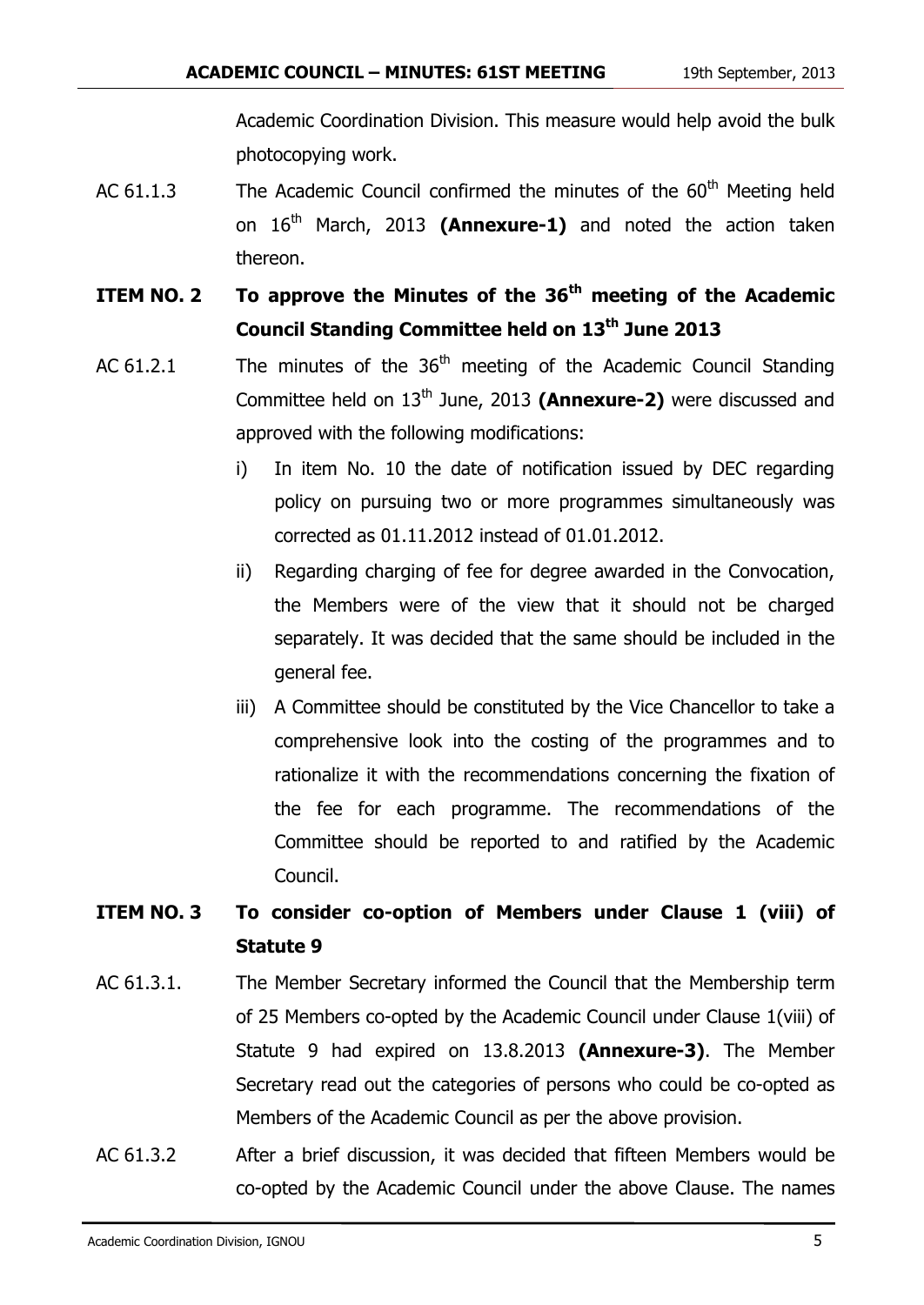of some eminent persons from the desired categories were placed before the Council **(Annexure-4)**. Members of the Council were requested to send, by  $25<sup>th</sup>$  September 2013, more names for this purpose to the Vice Chancellor who was authorized on behalf of the Academic Council as its Chairperson to co-opt fifteen Members to the Academic Council and report the names of co-opted Members in the next meeting.

### **ITEM NO. 4 To consider the proposal for amendments to Research Degree Ordinance of IGNOU – RU**

AC 61.4.1. The Member Secretary informed that Research Council had proposed amended Ordinance on Research Degree Programmes of the University for the approval of the Academic Council. He requested Prof. Narayan Prasad, Director of the Research Unit to present the item. The Director, Research Unit informed that UGC had formulated a regulation in 2009 prescribing minimum standard and procedures for award of MPhil/PhD Degree which was also notified in the gazette of India dated  $11<sup>th</sup>$  July, 2009. The matter was discussed in the  $19<sup>th</sup>$  Meeting of the Research Council and a Committee was constituted by the Vice Chancellor to prepare the draft Ordinance. The Committee had deliberated on each clause of the Ordinance and worked out amendments in the light of UGC Regulation 2009.

> The Research Ordinance giving the details of the existing clauses, proposed amendments, and clauses after amendments was prepared and placed before the  $21<sup>st</sup>$  Meeting of the Research Council held on  $7<sup>th</sup>$  June, 2013. The Ordinance after including the suggestions of the Council was placed for the approval of the Academic Council.

- AC 61.4.2. The Academic Council discussed the amendments in detail and the suggestions made by the Academic Council were noted by the Director, Research Unit. It was proposed that the finalization of amended draft may be referred to the Committee.
- AC 61.4.3. The Academic Council considered and approved the amended Ordinance with the direction that the suggestions will be discussed by the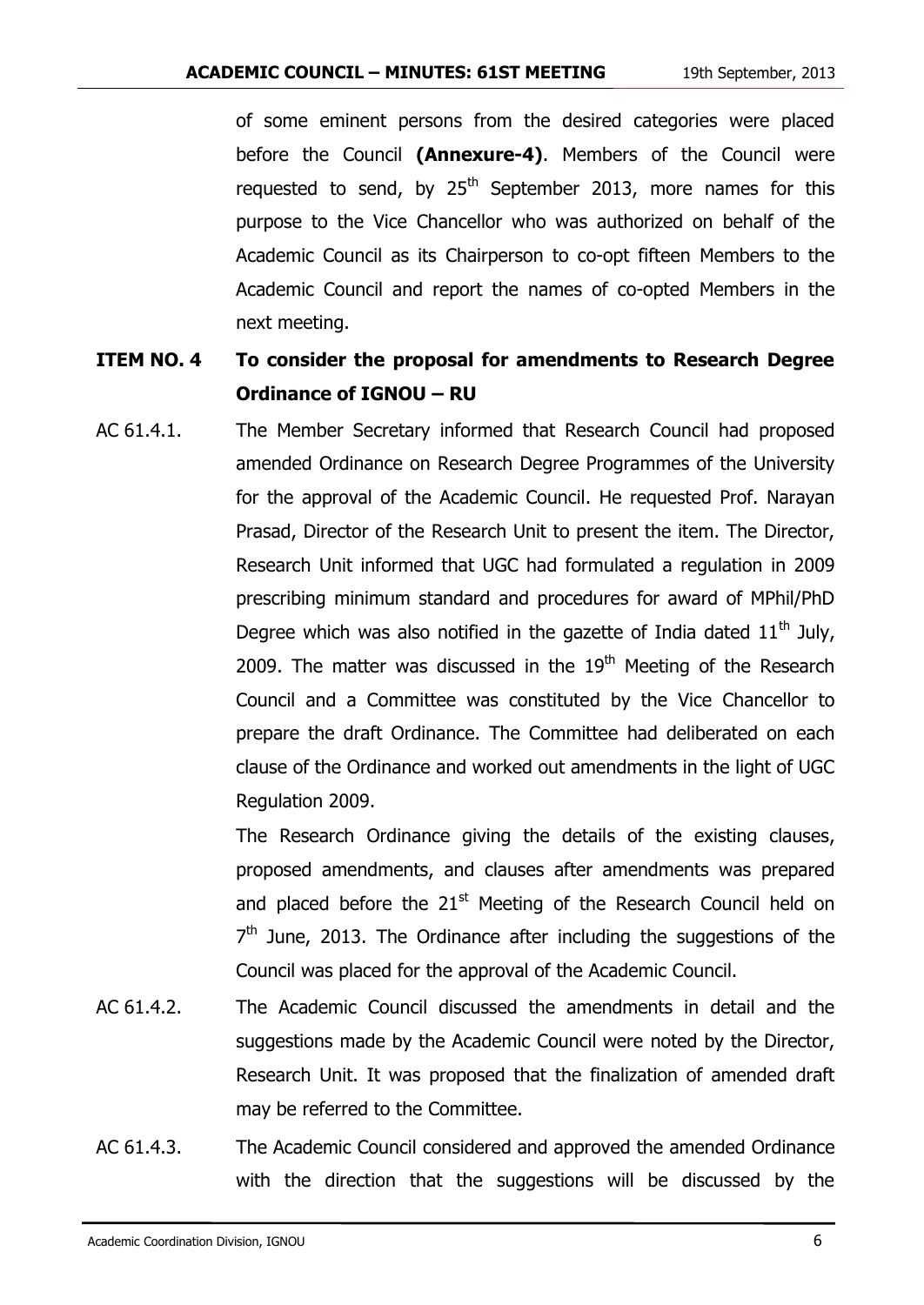Committee and will be incorporated in the draft. The Vice Chancellor was authorized to finalize the Research Ordinance examined by the Committee. The same would be placed before the Board of Management for consideration and approval.

- **ITEM NO. 5 To ratify the action taken by the Vice Chancellor to re-consider the Item No. 37 of the 35th meeting of ACSC held on 27.11.2012 while confirming the minutes under Item No. 2 of the 60th Meeting of the Academic Council meeting held on 16.03.2013 through circulation**
- AC 61.5.1. The Academic Council at its  $60<sup>th</sup>$  Meeting held on  $16<sup>th</sup>$  March, 2013, while approving the minutes of 35<sup>th</sup> Meeting of its Standing Committee, had felt that the proposed enhancement of fee by 10% should not be made applicable across the board and the hike should not be uniform. Therefore it didn't approve the item No. 37 (ACSC 35.37.2). In anticipation, however, of the approval of the proposal, the hike was notified creating a queer situation. In view of the above the Vice Chancellor constituted a committee to streamline the fee hike. The recommendations of the Committee received the approval of the Members of Academic Council through circulation.
- AC 61.5.2. The Academic Council ratified the action taken by the Vice Chancellor.
- **ITEM NO. 6 (1) To Report the Decision of the 118th Meeting of the Board of Management held on 15th June 2013 (vide BM 118.18.2) regarding Programmes offered by the Centres and re-visiting assignment of Disciplines to the existing Schools, and** 
	- **(2) To re-consider the ratification of the action taken by the Vice Chancellor permitting the Centres/Institutions/Chairs to offer academic programmes like any School of Study vide AC 46.7.4.**
- AC 61.6.1. The Member Secretary proposed that (1) and (2) may be considered together. He informed that the Academic Council at its 46<sup>th</sup> Meeting held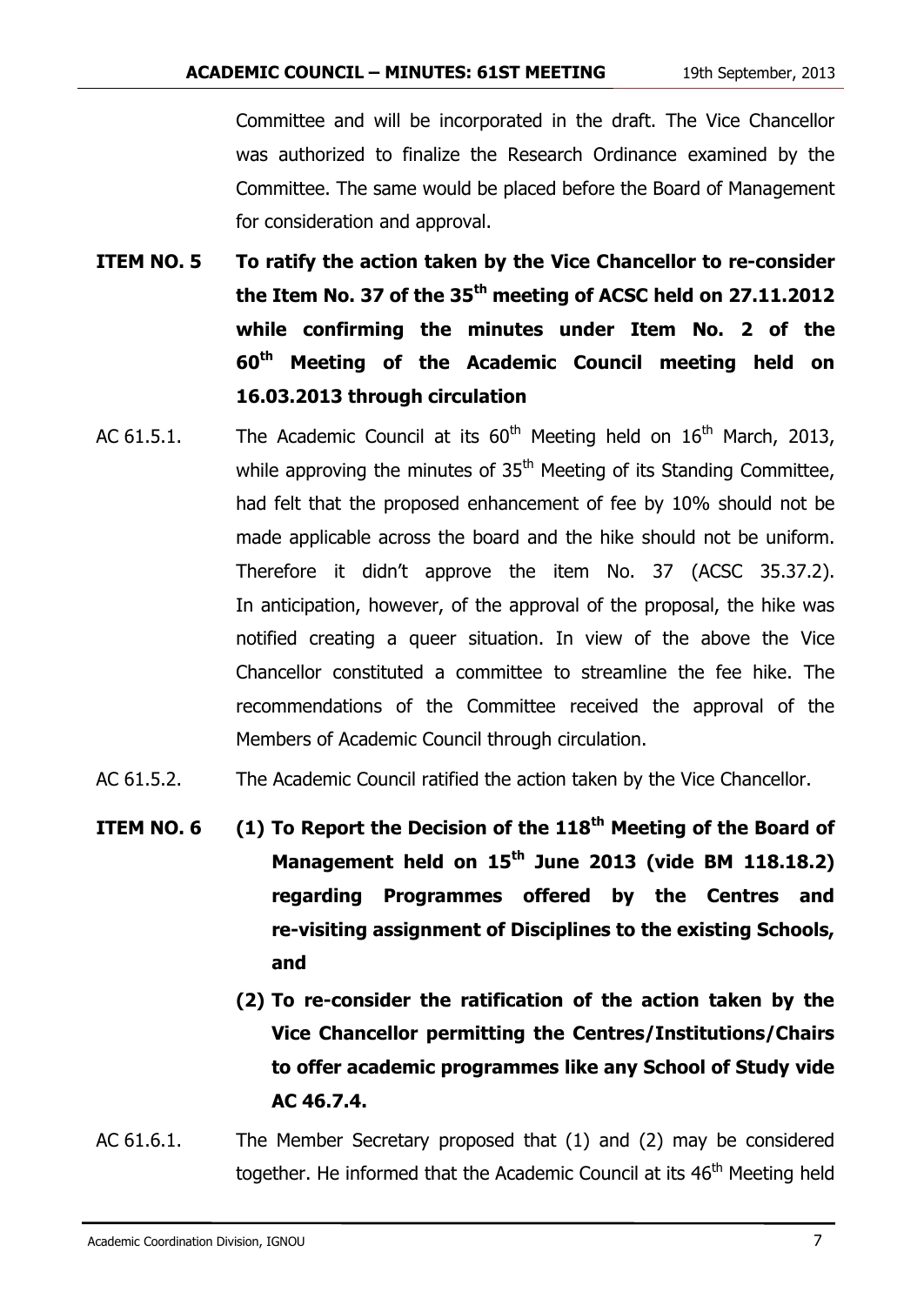on  $13<sup>th</sup>$  January, 2009 had ratified the action taken by the Vice Chancellor permitting STRIDE to offer its own academic programmes vide resolution No. 46.7.4 like any School of Studies with due constitution of the School Board like Academic Committees in various Centres in the University i.e. NCDS, CEE, NCIDE and CCETC.

This ratified decision of the Academic Council required related amendments to be made in Statute 10A to make the proposal operational. However, the matter was not pursued and no amendments were made in the Statute. The academic programmes offered from the Centres etc. in the backdrop of the above ratification therefore suffered from the lacuna of not having necessary statutory sanction.

Subsequently, the Board of Management at its  $113<sup>th</sup>$  Meeting considered and decided to review the matter relating to Centres and their empowerment for directly offering the academic Programmes. A Committee was constituted for the purpose.

The recommendation of the committee were considered and approved by the Board at its  $118<sup>th</sup>$  meeting and it was decided that the matter of offering programmes by the Centre be referred to the Academic Council, the appropriate authority in terms of the provisions of the Statute 9A and the provision of the Clause 4 of Statute 10A allowing only the School of Studies to offer academic programmes.

In the light of the above, it was proposed that:

- (i) all academic programmes may be routed through School of studies only, and
- (ii) the decision of the erstwhile Vice Chancellor, ratified by the Academic Council in its  $46<sup>th</sup>$  Meeting, empowering the Centres/Institution/Chairs to offer academic programmes should be treated as revoked.
- AC 61.6.2 The Academic Council after detailed discussion approved the proposals mentioned at (i) & (ii) above.

### **ITEM NO. 7 To consider and approve Phase-0 form of Aquaculture practices as on Application Oriented courses (AOC) – SOS**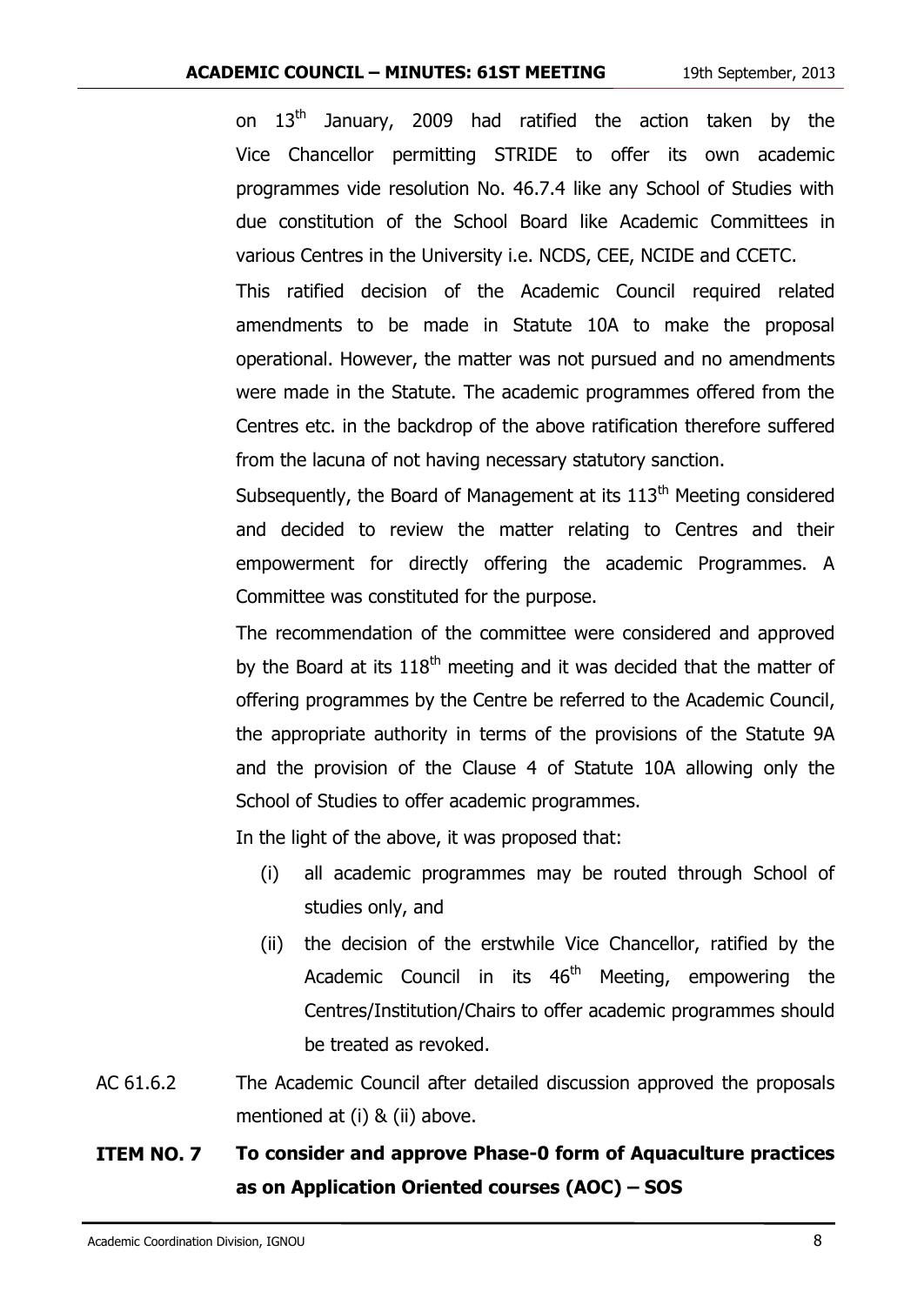- **ITEM NO. 8 To consider and approve the Phase-0 form for adding the elective-BGY-003 Earth Resources, of the B.Sc. Geology (Major) programme proposed by the discipline of Geology, to the existing BDP programme – SOS**
- **ITEM NO. 9 To consider and approve the Phase-0 form for adding the elective-BGY-004 Petrology, of the B.Sc. Geology (Major) programme proposed by the discipline of Geology, to the existing BDP programme – SOS**
- **ITEM NO. 10 To consider and approve the Phase-0 form for adding the elective-BGY-002 Geology Lab-II, of the B.Sc. Geology (Major) programme proposed by the discipline of Geology, to the existing BDP programme – SOS**
- **ITEM NO. 11 To consider and approve the Phase-0 form for 'AED-01: Export Procedures and Documentation' in Bachelor Degree Programme in Commerce (B.Com.) Programme – SOMS**
- **ITEM NO. 12 To consider and approve the Phase-0 form for 'AOM-01: Office Organisation and Management' in Bachelor Degree Programme in Commerce (B.Com.) Programme – SOMS**
- **ITEM NO. 13 To consider and approve the Phase-0 form for 'AMK-01: Marketing' in Bachelor Degree Programme in Commerce (B.Com.) Programme – SOMS**
- **ITEM NO. 14 To consider and approve the Phase-0 form for 'ECO-01: Business Organisation' in Bachelor Degree Programme in Commerce (B.Com.) Programme – SOMS**
- **ITEM NO. 15 To consider and approve the Phase-0 form for 'ECO-03: Management Theory' in Bachelor Degree Programme in Commerce (B.Com.) Programme – SOMS**
- **ITEM NO. 16 To consider and approve the Phase-0 form for 'ECO-06: Economic Theory' in Bachelor Degree Programme in Commerce (B.Com.) Programme – SOMS**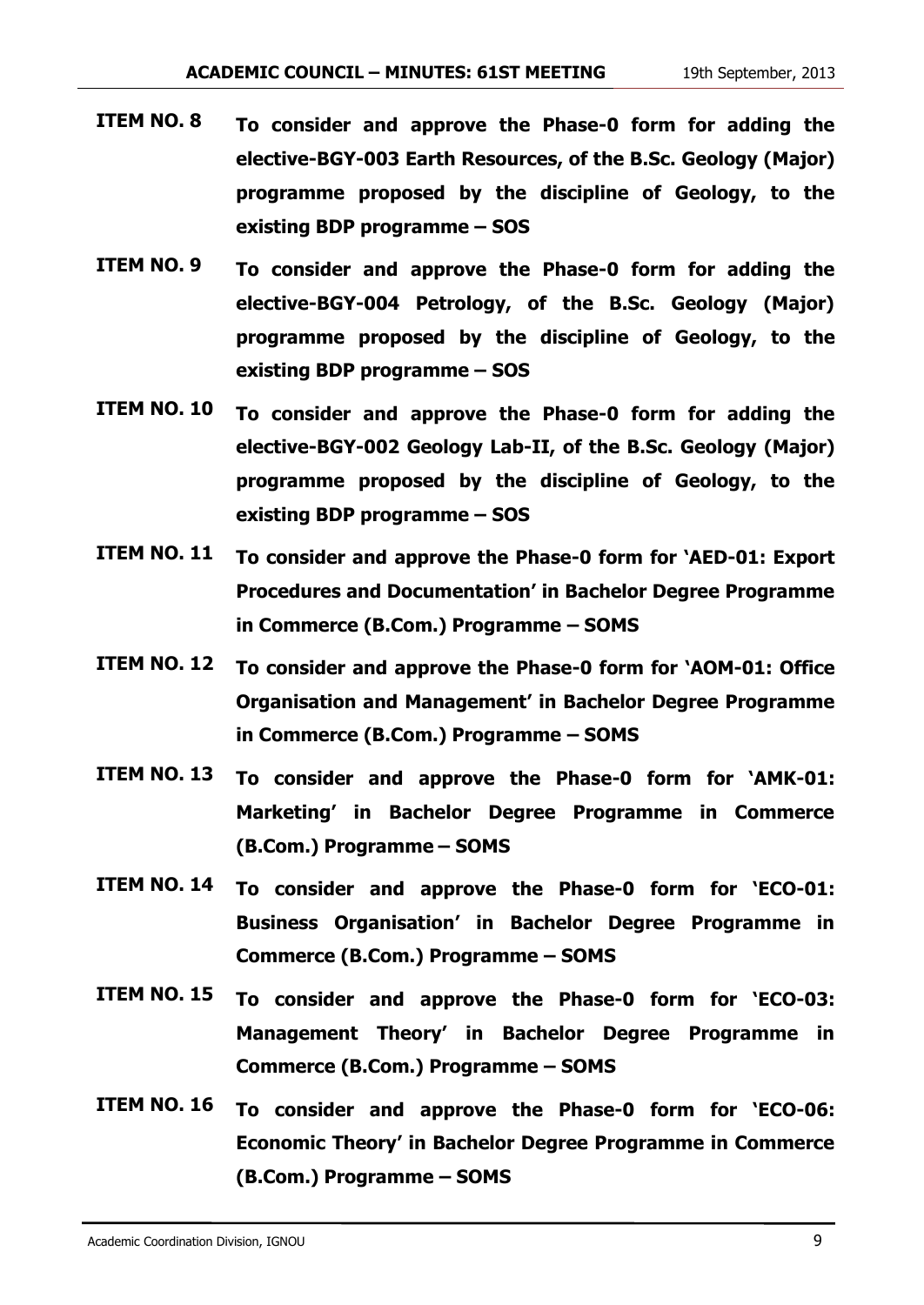- **ITEM NO. 17 To consider and approve the Phase-0 form for 'ECO-09: Money Banking and Financial Institutions' in Bachelor Degree Programme in Commerce (B.Com.) Programme – SOMS**
- **ITEM NO. 18 To consider and approve the Phase-0 form for 'ECO-13: Business Environment' in Bachelor Degree Programme in Commerce (B.Com.) Programme**
- **ITEM NO. 19 To consider and approve the Phase 0 form for ECO-05: Mercantile Law in bachelor degree programme in commerce (B.Com programme) – SOMS**
- **ITEM NO. 20 To consider and approve the phase zero form for ECO-08: Company Law in bachelor degree programme in commerce (B.Com programme) – SOMS**
- **ITEM NO. 21 To consider and approve the phase zero form for ASP-01: Secretarial Practice in bachelor degree programme in commerce (B.Com programme) – SOMS**
- **ITEM NO. 22 To consider and approve the phase zero form for ECO-14: Accountancy-II in bachelor degree programme in commerce (B.Com programme) – SOMS**
- **ITEM NO. 23 To consider and approve the phase zero form for ECO-02: Accountancy-I in bachelor degree programme in commerce (B.Com programme).**
- **ITEM NO. 24 To consider and approve Phase-0 form for the proposed new course i.e., "World Literature in English Translation" as elective course in M.A. English Programme – SOH**
- **ITEM NO. 25 Phase-0 Form and Syllabus for: (i) The Australian Novel (MEG Elective Course), (ii) American Poetry (MEG Elective Course), (iii) American Drama (MEG Elective Course) – SOH**
- AC 61.7.1- 61.25.1. The Academic Council considered Item Nos. 7-25 together. While considering the matter relating to Phase forms for revision/offer of the new programmes the council was of the view that detailed guidelines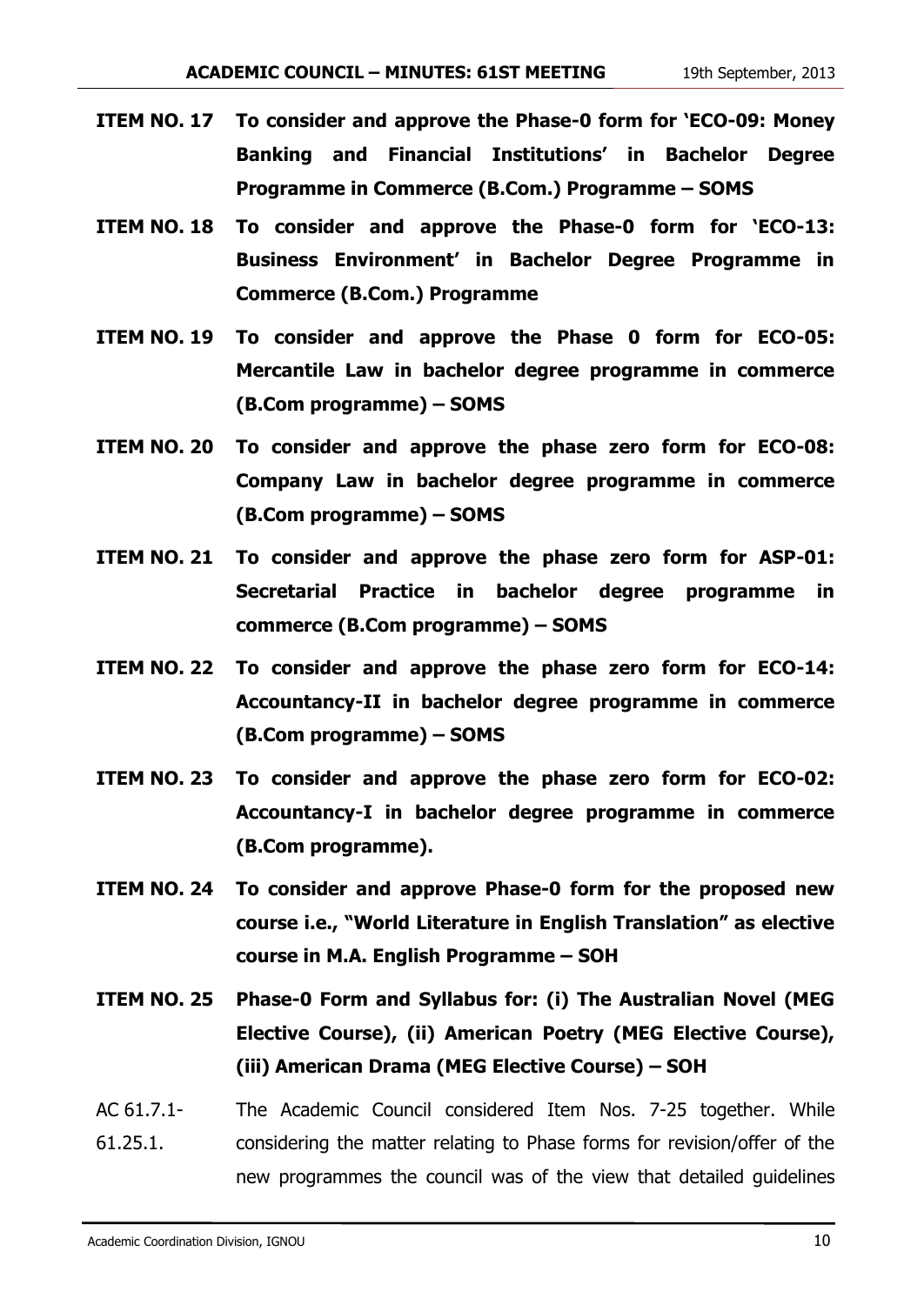were needed by the Schools so that the Agenda was presented in a proper shape for consideration of the Academic Council or its Standing Committee.

The Academic Council decided to constitute a committee to develop the guidelines for developing/revising of the programme/courses and for presenting the agenda. It authorized the Chairperson to nominate Members on this Committee.

- AC 61.7.2- 67.25.2. The Academic Council approved in principle Phase-0 forms for all the above programmes and referred them for a detailed examination and subsequent implementation to the Academic Council Standing Committee.
- **ITEM NO. 26 Rates of honorarium to be paid to the expert who review the course material for the purpose of Revision of a Course – SOH**
- AC 61.26.1. The Academic Council suggested to the School of Humanities that this item for revision of the honorarium to the expert for reviewing the course material for the purpose of subsequent revision required a policy decision by the University which would be implemented across the Board in the University. It was decided that a detailed note with justification be submitted by SOH for the consideration of the Vice Chancellor.
- **ITEM NO. 27 To consider and approve the phase-0 form of "Teaching of French" as an Optional Course of content-based methodology courses of B.Ed. programme – SOFL**
- AC 61.27.1. As per resolution No. AC 61.7.1-67.25.2.
- **ITEM NO. 28 To consider and approve the Revised Evaluation Methodology for MA in Gender and Development Studies (ODL Mode) Including Components of Internship/Field-based Research Project – SOGDS**
- AC 61.28.1.1 The Academic Council at its  $56<sup>th</sup>$  Meeting held on 27<sup>th</sup> May, 2011 vide resolution No. 56.12.3 had approved the proposal for adopting Modular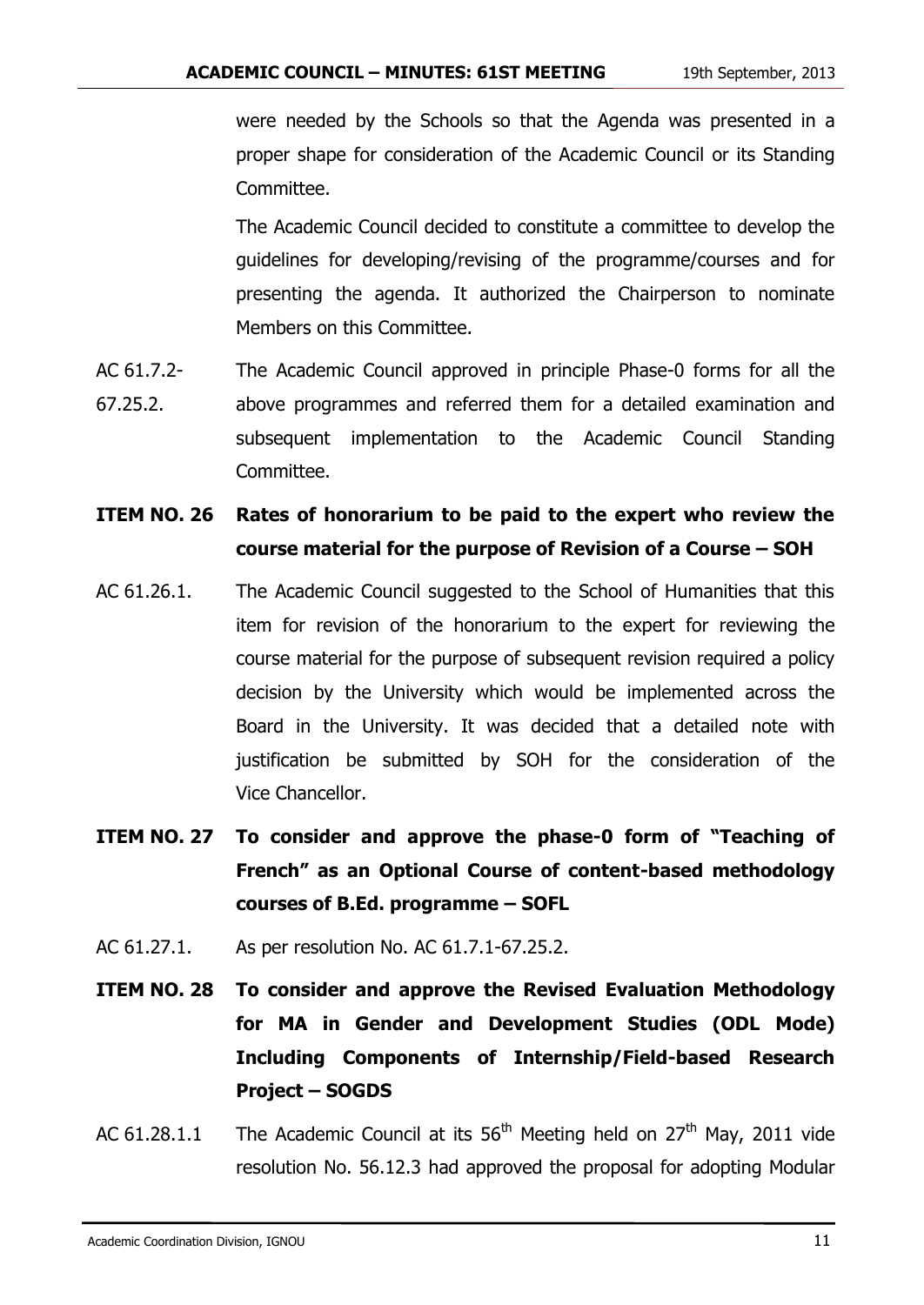approach to offer programmes in Gender and Development Studies with the inclusion of an Internship/Research Project Component through Distance mode. In the light of the above decision the School Board of Gender and Development Studies proposed revised Evaluation Methodology in MA in Gender and Development Studies (ODL Mode) with the incorporation of the Internship/Field-based Research Project. The proposed Revised Evaluation Methodology for MA in Gender and Development Studies had proposed the Internship/Field-based Research Project Course (MGSWP-001 and MGSP-002) in first and second year respectively. The School had submitted form for incorporating the relevant parameters in Evaluation Methodology (Revised).

- AC 61.28.2. The Academic Council considered and approved the revised Evaluation Methodology **(Annexure-5)** in principle and suggested that the School should obtain consent of Registrar (SED) for operational aspects of the revised Evaluation Methodology.
- **ITEM NO. 29 To consider and approve Phase-2 Form: MA – in Journalism and Mass Communication (ODL) Programme – SOJNMS**
- AC 61.29.1. As per resolution No. AC 61.7.1-61.25.2.
- **ITEM NO. 30 To consider and approve the Change of nomenclature of MA (Tourism Management) to MBA (Tourism) – SOTHSSM**
- AC 61.30.1. The School of Tourism Hospitality Service Sectoral Management had submitted a proposal to change the nomenclature of MA (Tourism Management) to MBA (Tourism).
- AC 61.30.2. The Academic Council after discussing the issue relating to change of nomenclature of the programme resolved that the proposal may be referred to the Committee which would examine the matters relating to the location of Disciplines and other related issues vide AC 61.34.2.

### **ITEM NO. 31 To consider the Academic Programmes on offer (excluding PhD and MPhil Programmes) founded in ODL mode**

AC 61.31.1 The item was withdrawn.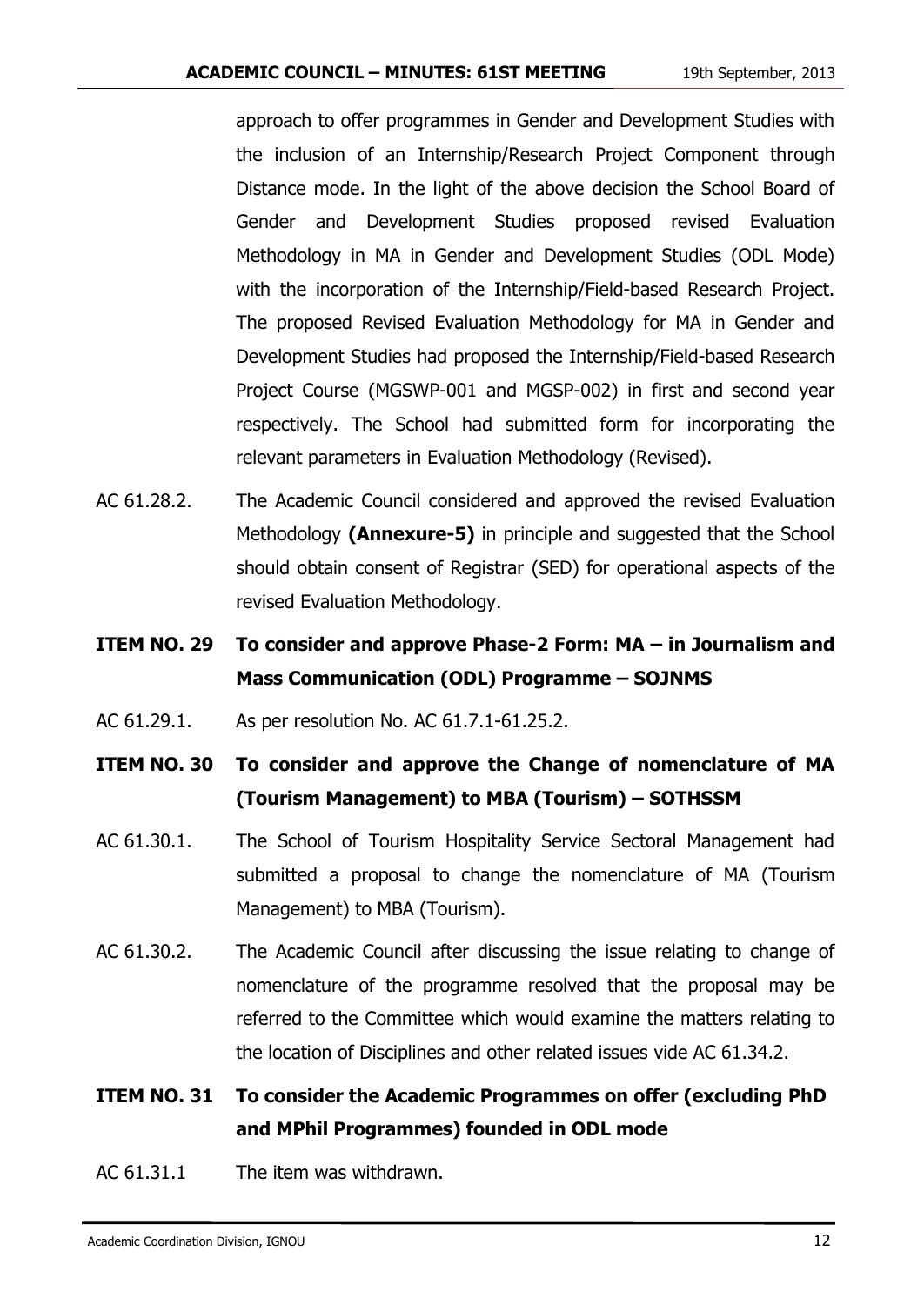- **ITEM NO. 32 To consider the minutes of the 9th Meeting of the Equivalence Committee held on 28th June, 2013 – SRD**
- AC 61.32.1 The 9<sup>th</sup> Meeting of Equivalence Committee was held on 28<sup>th</sup> June, 2013 to consider the cases relating to equivalence/recognition received from different quarters.
- AC 61.32.2 The Academic Council considered and approved the Minutes **(Annexure-6)** of the Equivalence Committee.
- **ITEM NO. 33 To consider and approve the Phase-0 form for the Certificate in Maternal and Child Health Nursing (CMCHN) – SOHS**
- AC 61.33.1 As per resolution No. AC 61.7.1-61.25.2.
- **ITEM NO. 34 To consider the proposal for creation of New disciplines and housing of disciplines of the programmes being offered by the Centre/Institutions/Units**
- AC 61.34.1. The Member Secretary informed that the Board of Management at its  $118<sup>th</sup>$  Meeting, while considering the recommendation of the committee to review desirability of Centre and reallocation of disciplines vide Resolution BM No. 118.2, had decided that the matter of offering programmes be referred to the Academic Council. In view of the above decision of the Board the issue relating to the creation of new disciplines and attachment of Centre/s to the School/s was to be examined.
- AC 61.34.2. The Academic Council considered the matter and after discussion resolved that an Apex Committee may be constituted by the Vice Chancellor for examining the issues relating to relocation of areas/disciplines and requirement of creation of new disciplines in the School of Studies where the programmes were to be located.

The Members of the Council were requested to forward the names for nomination to the Director, Academic Coordination for placing before the Vice Chancellor and get the Apex Committee duly constituted. The Committee would take a comprehensive view on the matter relating to transfer of the programmes offered by the Centres/Institutions/Chairs to the School of Studies, the rationale of the creation of new disciplines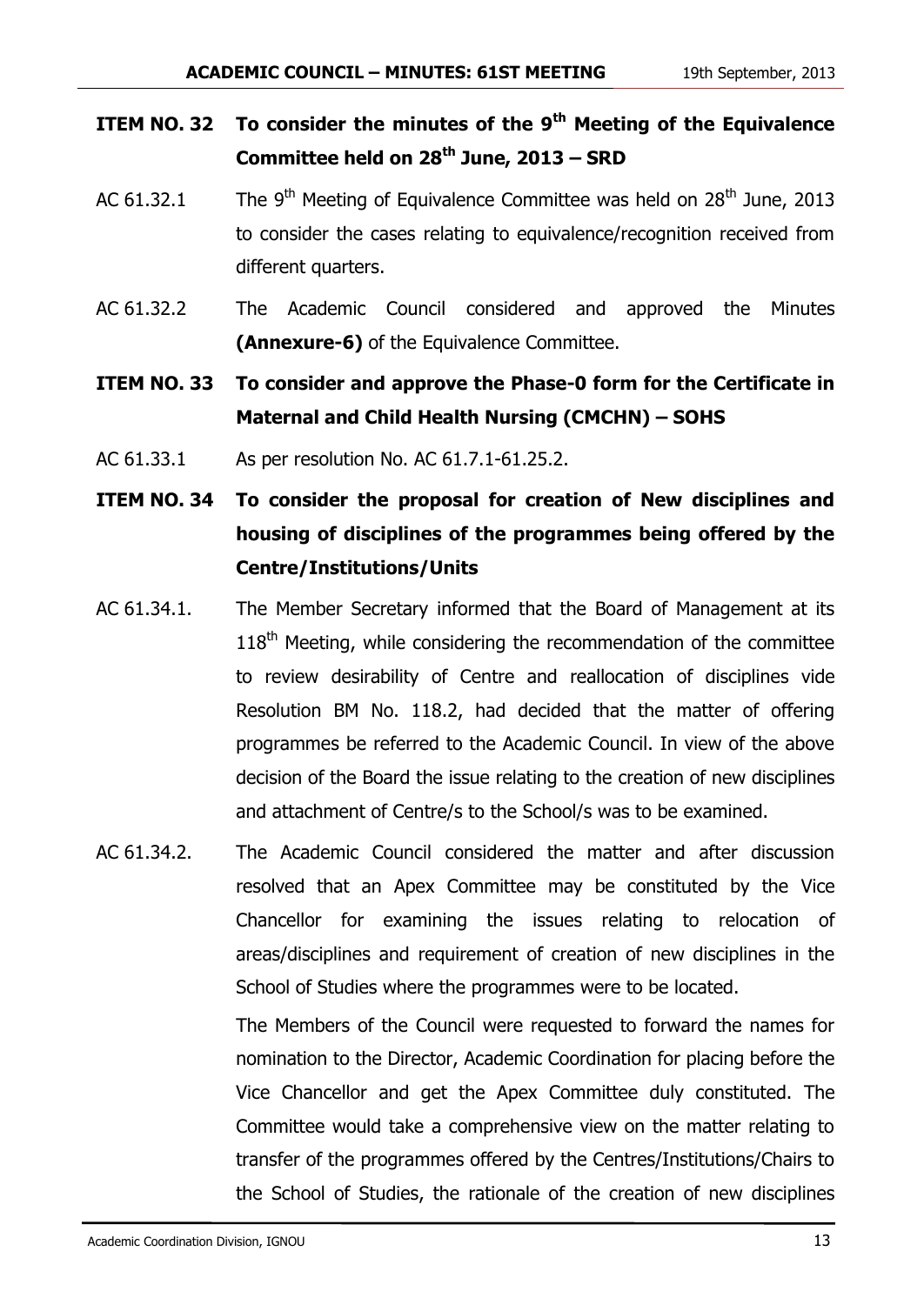and the allocation of disciplines to various Schools as also the rationale and logistics of the existence of newly established Schools and to give appropriate recommendations.

- **ITEM NO. 35 Extension of Registration/Re-Registration period for the Online/Face to Face Programmes of CPMS – SOHS**
- AC 61.35.1. The Academic Council approved the proposal submitted by the School of Health Sciences for extension of Registration/Re-Registration period for the Online/Face-to-Face Programmes of CPMS.
- **ITEM NO. 36 To consider the Monitoring Strategy of School of Health Sciences – SOHS**
- AC 61.36.1. As per resolution No. AC 61.7.1-61.25.2.
- **ITEM NO. 37 Proposal for Attachment of Safdarjung Hospital with IGNOU – SOHS**
- AC 61.37.1. As per resolution No. AC 61.7.1-61.25.2.
- **ITEM NO. 38 Approval of Modified evaluation strategy for CAHC Programme from July, 2013 – SOHS**
- AC 61.38.1. As per resolution No. AC 61.7.1-61.25.2.
- **ITEM NO. 39 Report for information the termination of MoU with Dental Council of India – SOHS**
- AC 61.39.1. The Academic Council noted the termination of MoU with Dental Council of India (DCI) w.e.f. 22<sup>nd</sup> March, 2012 after accepting the proposal of DCI.
- **ITEM NO. 40 To consider and approve the Phase-2 Form for Bachelor in Medical Laboratory Technology (BMLT) – SOHS**
- AC 61.40.1. As per resolution No. AC 61.7.1-61.25.2.
- **ITEM NO. 41 To consider and approve the Phase-0 form for four electives of first level of B.Sc. Statistics (Major) proposed by Discipline of Statistics, School of Sciences – SOS**
- AC 61.41.1. As per resolution No. AC 61.7.1-61.25.2.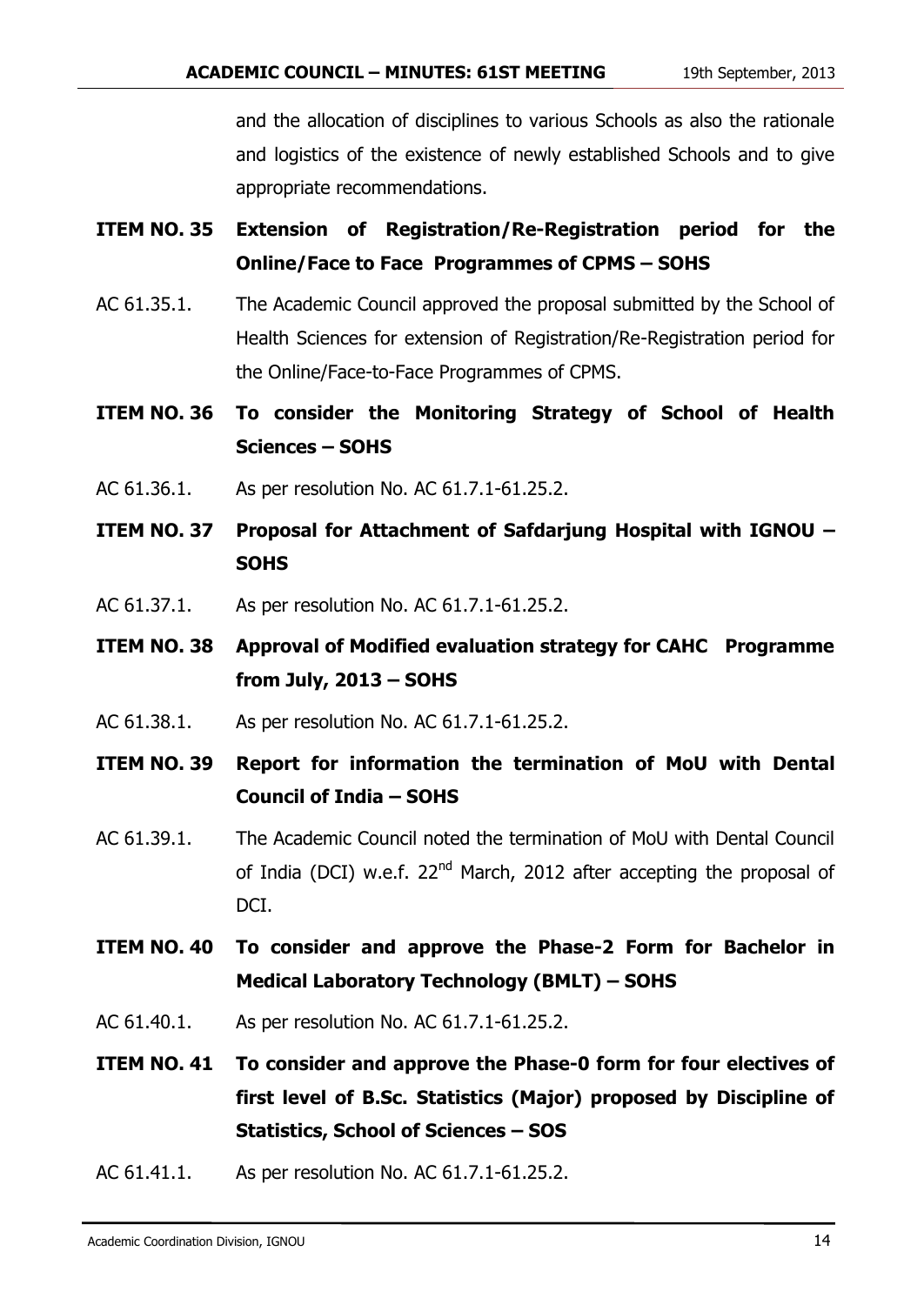- **ITEM NO. 42 To consider and approve the recommendations of the Expert Committee meeting for the overall review of the Mathematics elective course of the Bachelor's Degree Programme – SOS**
- AC 61.42.1. The Member Secretary informed that School of Sciences has submitted the recommendation of the expert committee meeting for over all review of the Mathematics elective course of the Bachelor Degree Programme.
- AC 61.42.2. The Academic Council considered the recommendation and suggested that the School of Sciences should submit the proposal in proper Phase Form for the consideration of the Council.
- **ITEM NO. 43 To consider the Phase-0 form of CPATHA Programme – SOPVA**
- AC 61.43.1. As per resolution No. AC 61.7.1-61.25.2.
- **ITEM NO. 44 To consider and approve the minutes of the 21st Meeting of the Research Council held on 7th June, 2013 – RU**
- AC 61.44.1. The Director, Research Unit, informed the Council that  $21<sup>st</sup>$  Meeting of the Research Council was held on  $7<sup>th</sup>$  June, 2013. He explained the important decisions taken by the Research Council in the meeting.
- AC 61.44.2. The Academic Council considered and approved the Minutes of the  $21^{st}$  Meeting of the Research Council held on  $7^{th}$  June, 2013 **(Annexure-7).**
- **ITEM NO. 45 To consider the Phase-2 Form of Certificate Programme for Professional Development of Primary Teachers (CPPDPT) of Kendriya Vidyalaya Sangathan (KVS) and the Programme Structure of CPPDPT – SOE**
- AC 61.45.1. As per resolution No. AC 61.7.1-61.25.2.
- **ITEM NO. 46 To consider the review and withdrawal of the unconditional approval by the Academic Council of Academic Counsellors as Evaluators**
- AC 61.46.1 The Member Secretary informed that the Academic Council at its  $54<sup>th</sup>$  (Urgent) Meeting held on  $13<sup>th</sup>$  December, 2010 had approved that